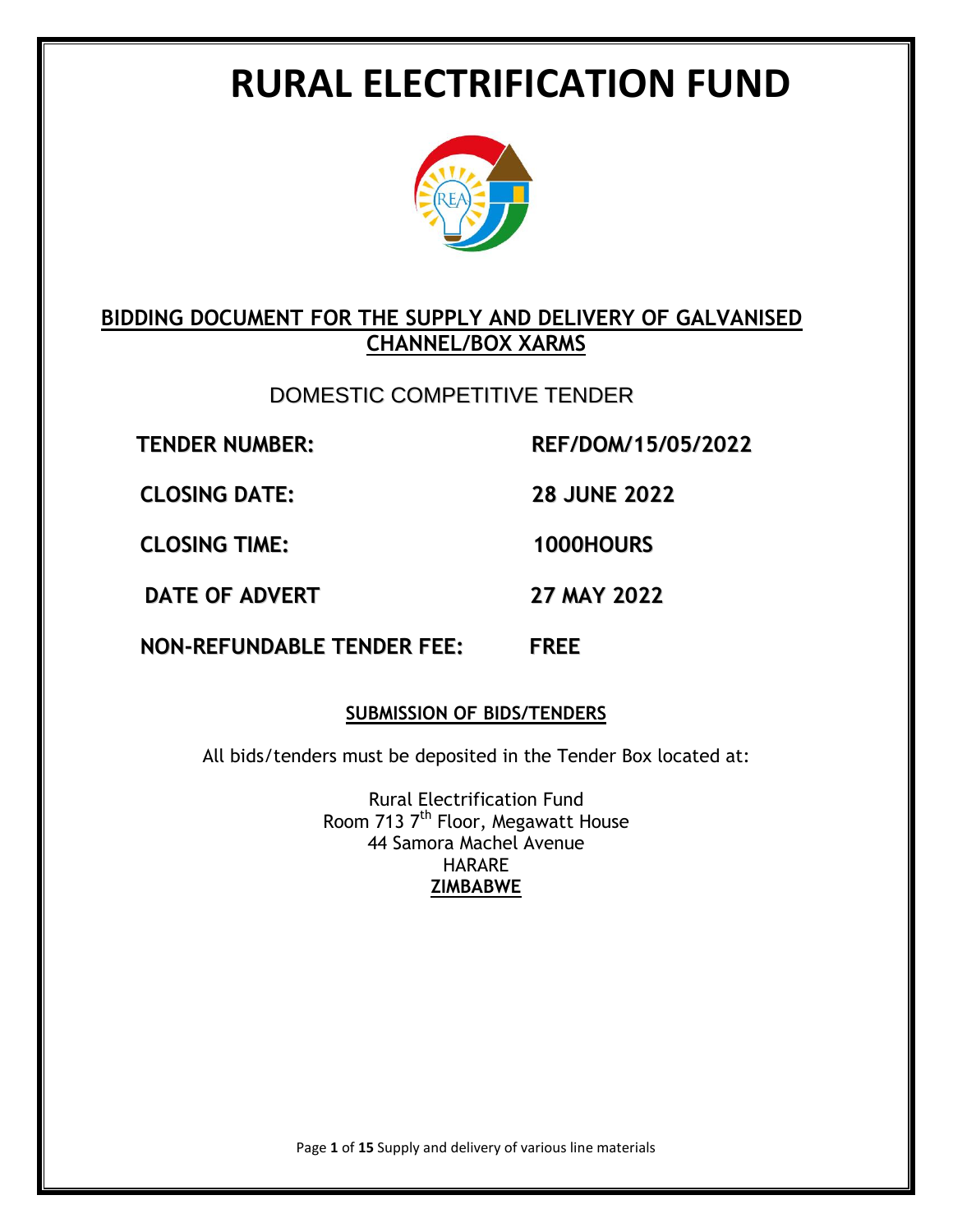# **RURAL ELECTRIFICATION FUND**



DECLARATION BY THE ACCOUNTING OFFICER IN TERMS OF SECTION 19(2)(C) OF THE PUBLIC PROCUREMENT AND DISPOSAL OF PUBLIC ASSETS REGULATIONS,2018.

TENDER NUMBER: REF/DOM/15/05/2022

TENDER DESCRIPTION- THE SUPPLY AND DELIVERY OF GALVANISED CHANNEL/BOX XARMS

**DECLARATION** 

The procurement for the tendered goods/items is based on neutral and fair technical requirements and bidder qualifications.

**Signed**

**.............................** J.V MASHAMBA **CHIEF EXECUTIVE OFFICER**

Page **2** of **15** Supply and delivery of various line materials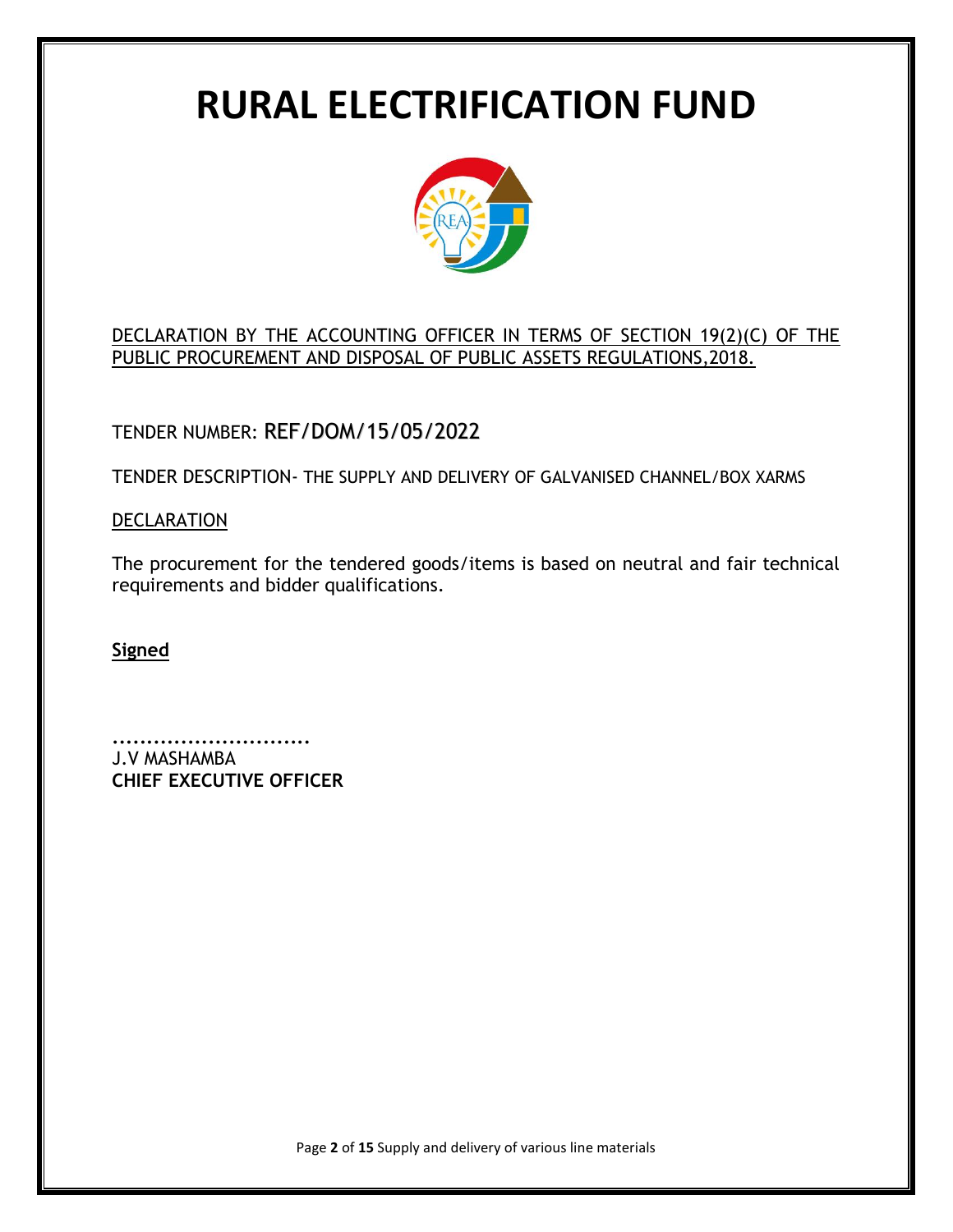# **CONTENTS PAGE**

| 1.0 Scope of Supplies                  |    |
|----------------------------------------|----|
| 2.0 Terms and Conditions of the Tender | 3  |
| 3.0 Evaluation Criteria                | 10 |
| 4.0 Financial Information              | 12 |
| 5.0 Tender Award                       | 12 |
| 6.0 Contacting the Purchaser           | 12 |
| 7.0 Confidentiality                    | 13 |
| 8.0 Corrupt or fraudulent practices    | 13 |
| 9.0 Submission of Bids                 | 13 |
| 11.0 Technical Requirements            | 14 |

 Annexure 1: Declaration of Corrupt or Fraudulent Practices Form Annexure 2: Letter of Tender Form Sample

Page **3** of **15** Supply and delivery of various line materials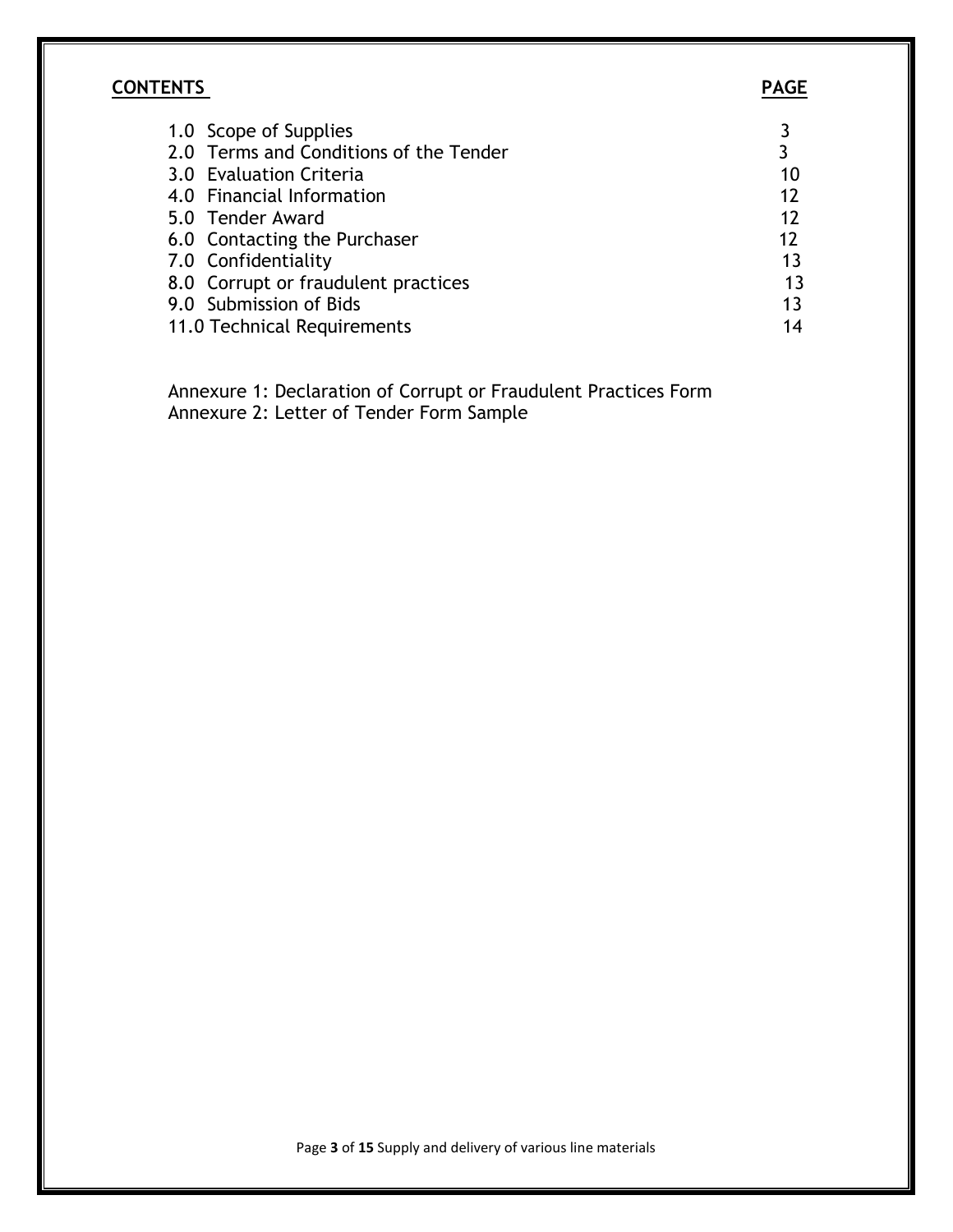#### **1.0 SCOPE OF SUPPLIES**

This document is a Bidding Document (BD) for the Supply and Delivery of the following items:

| <b>LOT</b>   | <b>DESCRIPTION</b>                                        | <b>UOM</b> |       |
|--------------|-----------------------------------------------------------|------------|-------|
| <b>NO</b>    |                                                           |            |       |
|              | XARM, ANGLE TERMN/STRAIN 11KV WOOD H POL HOT DIP          | each       | 100   |
|              | <b>GALVANISED</b>                                         |            |       |
| 2            | XARM, ANGLE TERMN/STRAIN BOXED WOOD H HOT DIP GALVANISED  | each       | 70-   |
| $\mathbf{c}$ | XARM, STRAIN BOXED 5P 4'6" WOOD DWG D6 HOT DIP GALVANISED | each       | 90    |
|              | XARM, TREATED GUM 5'6                                     | each       | 3,500 |

#### **2.0. TERMS AND CONDITIONS TO BE OBSERVED IN TENDERING**

#### **2.1 Terms and conditions**

The tender and any contract shall be governed by the Public Procurement and Disposal of Public Assets Act (Cap 22:23) and the Public Procurement and Disposal of Public Assets Regulations,2018(PPDPA). Orders will be placed by and/or contracts entered into by and between the Rural Electrification Fund(REF) and the successful bidder after approval of the tender in whole or in part by Rural Electrification Fund (REF). REF shall not accept any liability for any order/contract(s) which does not bear the authentic signature of anyone of the authorized signatories at the time of placement of the order/contract. The authorized signatories are the Executive Director Finance, and the Chief Executive.

The Tenderer must acquaint himself/herself with the "**Terms and conditions to be observed in tendering"**. The Purchaser shall not be responsible for any misunderstanding of incorrect information however obtained except information given in writing by the Purchaser.

#### **2.2 Cost of Tender**

Bidders shall bear all costs associated with the preparation and submission of their bids.

REF will be not responsible or liable for any such costs incurred by the bidders, regardless of the outcome of the Tender Process.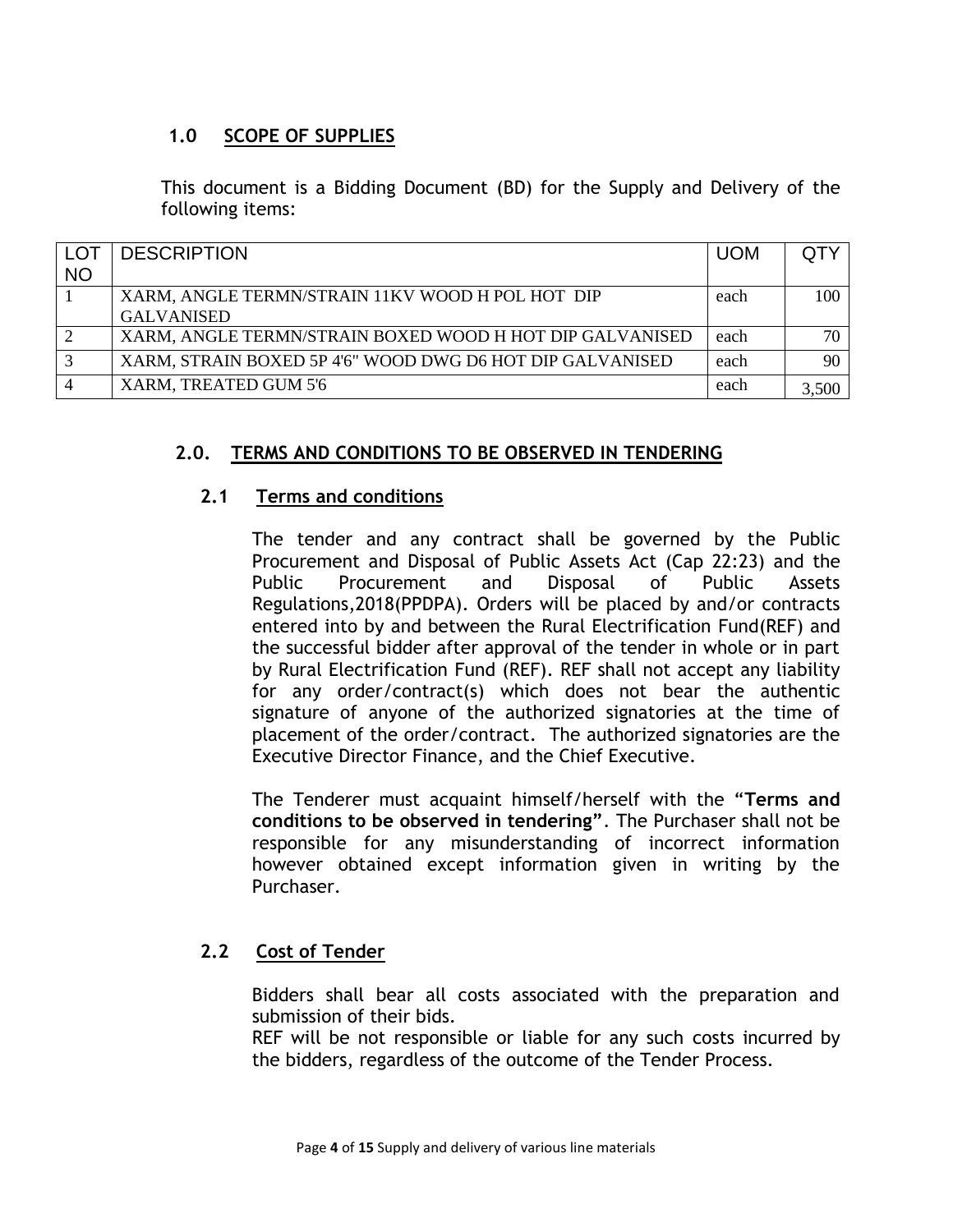# **2.3 Tender Documents**

Suppliers are expected to examine carefully the whole tender document. Failure to furnish all the information required in the bid document or submission of Tender not substantially responsive to the said document in every respect will be at the Supplier's risk and will result in the rejection of the bid.

#### **2.4 Tender Queries and Clarifications**

All queries regarding the tender shall be forwarded by the bidder in writing on duly signed company letterhead and emailed on the following email address: [kchinembiri@rea.co.zw](mailto:%20kchinembiri@rea.co.zw) and [buyer1@rea.co.zw](mailto:buyer1@rea.co.zw) , not less than five(5) days working days from the closing date of the tender. Clarifications/Responses pertaining to the queries received shall be uploaded on REF website address [www.rea.co.zw](http://www.rea.co.zw/) on the notice board page. It shall be the responsibility of bidders to continuously check the website for such clarifications/quiry responses.

If a prospective tenderer sends a query less than the stated days above, the query may not be responded. Any neglect, delay or failure on the part of the Tenderer to obtain additional information on the above or any other matters, which the tenderer considers necessary, shall not relieve him/her from responsibility as a Tenderer. Only bidders facing challenges in receiving responses to their quiries may call the Procurement Administrator on 0719 409 691.

#### **2.5 Tender Responses**

Suppliers wishing to respond to the tender must submit three (3) copies of their responses, deposit a sealed envelope in the Tender Box situated at:

> Rural Electrification Fund Room 713 7<sup>th</sup> Floor, Megawatt House 44 Samora Machel Avenue Harare Zimbabwe

By not later than 10.00am on the advertised closing date. Prospective suppliers may attend the opening of tender at Megawatt House,  $7<sup>th</sup>$  Floor on the above closing date and time.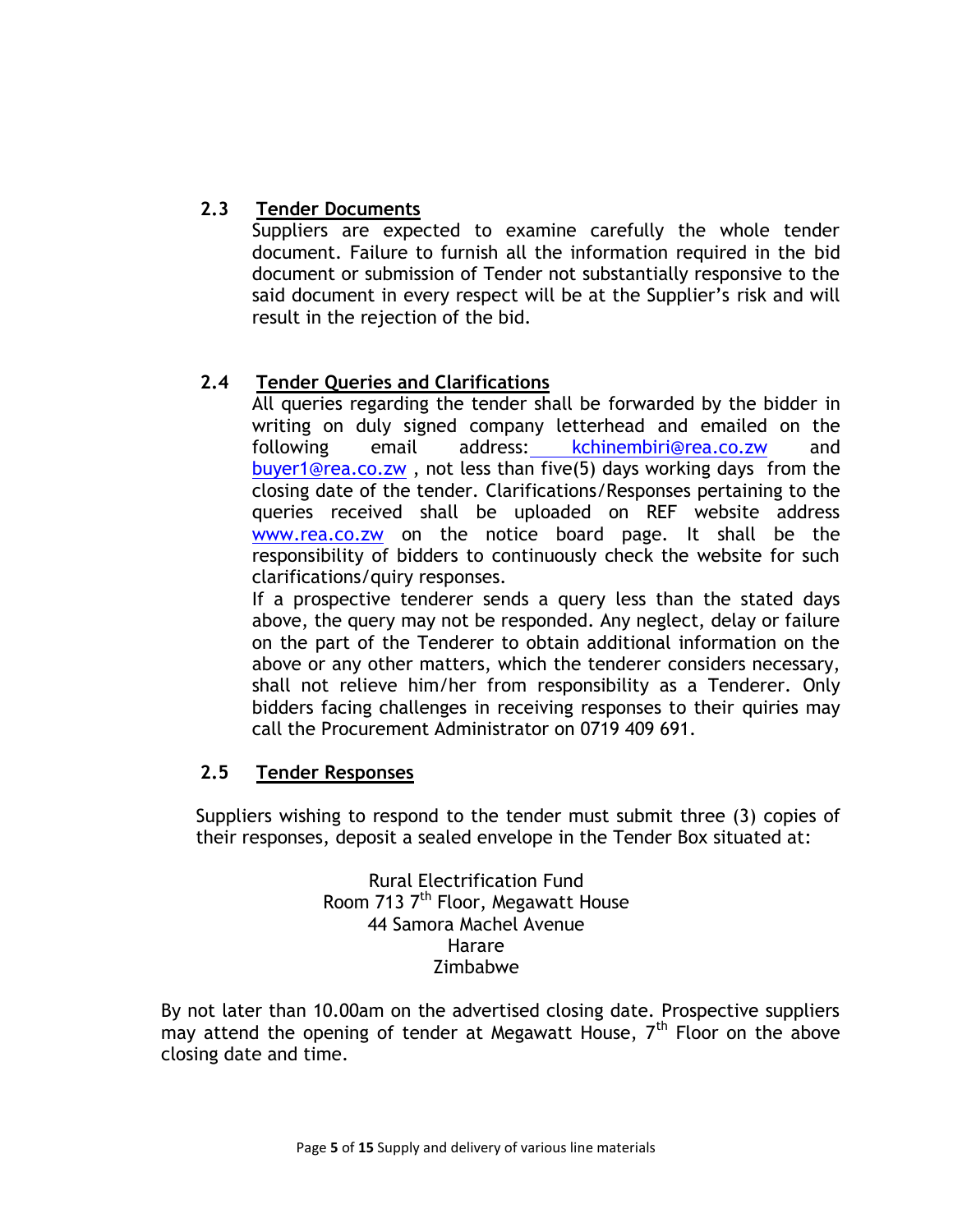# **2.6 Amendment of Tender Documents**

At any time prior to the deadline for the submission of the tenders, Rural Electrification Fund may for any reason whether at its own initiative or response to a clarification requested by a prospective supplier modify the tender document by amendment(s). Such amendment(s) will be uploaded on REF website as stated on clause 2.4 of the bidding document.

In order to afford the supplier reasonable time in which to take the amendment(s) into account in preparing their tenders, Rural Electrification Fund may, extend the deadline for submission of tenders.

#### **2.7 Language**

The tenders and all relevant correspondence and documents exchanged between the Seller and Purchaser shall be written in English language.

#### 2.8 **Tender Validity Period**

**Tender validity period** is the **period** in course of which the supplier is bound by the **tender**, in relation to its content and conditions offered (price, execution time, guarantee, etc).Tender prices shall remain valid and fixed for a minimum of sixty (60) days period after the deadline from the date of submission of the tender. Bidders must state clearly in writing the price validity of their bid document.

#### **2.9 Payment Terms and Conditions**

Rural Electrification Fund shall pay the winning bidder in local currency only within 21 days after delivery, inspection and acceptance of the delivered goods. Any other payment terms and conditions resulting in Rural Electrification Fund paying a deposit or advancing payment such bidders must state ability to secure a bank guarantee from a registered commercial bank acceptable to REF equal to the amount to be advanced. The bank guarantee must be provided within two weeks of contract signing.

 Bidders are therefore requested to clearly state payment terms and conditions in the bid document.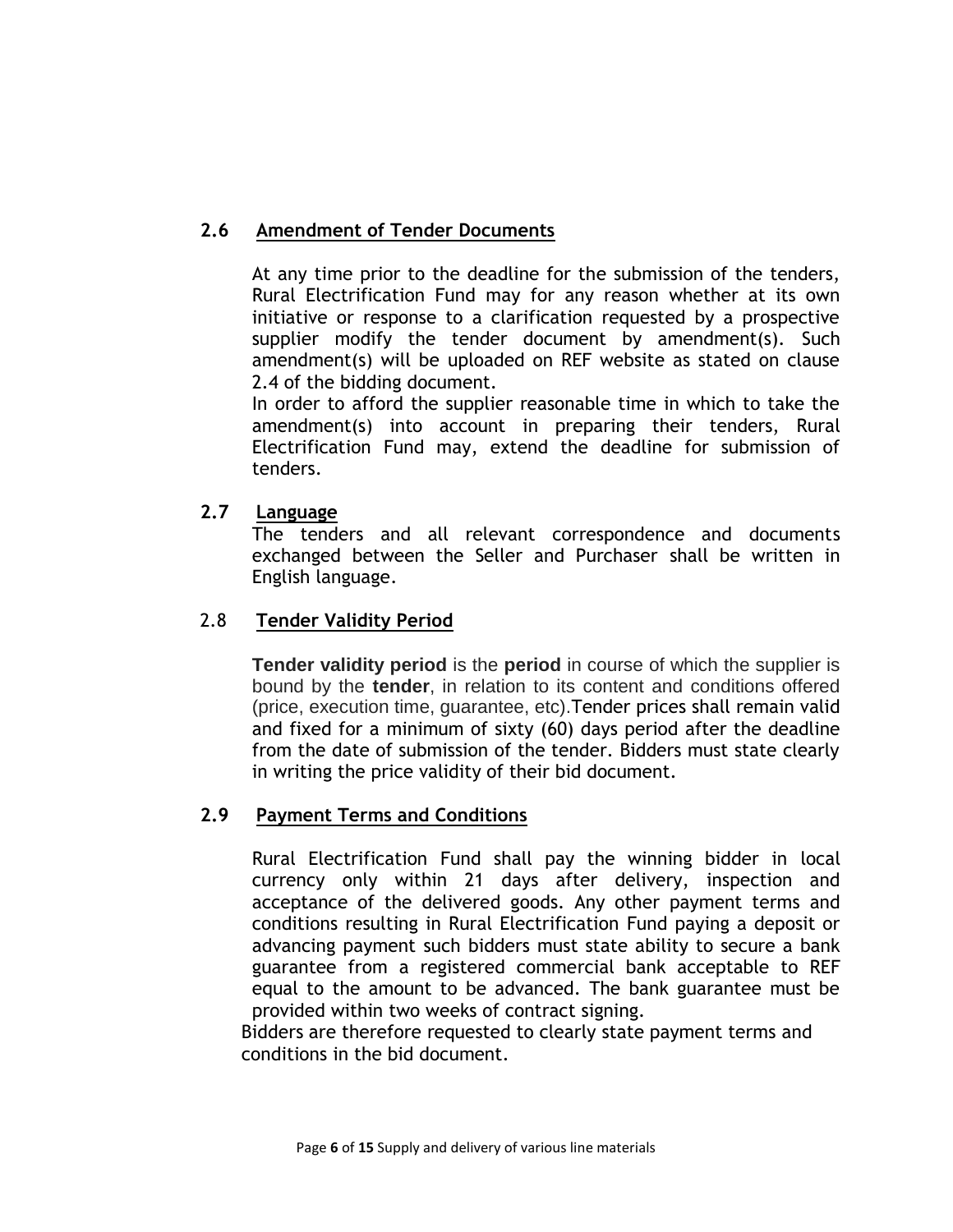# 2.10 **Errors of Extension or addition**

The Rural Electrification Fund reserves the right to adjust arithmetical in the bid total price. Any adjustments made by the Rural Electrification Fund to a bid total price will be stated to the bidder prior to the acceptance of the bid, and will be made on the basis that the unit price is taken as correct and all extensions and additions will be adjusted accordingly. In such cases the effect will be that the total amount of the bid will be altered so that this amount agrees with the amount arrived at after the errors of extension or additions have been corrected

# **2.11 Penalties/Liquidated damages**

The purchaser shall without prejudice to its other remedies under the contract, deduct from the contract price, as liquidated damages, sum equivalent to 0.5% of contract price of the delayed goods for each week of delay until actual delivery, up to a maximum of 10% of the tender sum.

# **2.12 Delivery Period**

The successful bidder is expected to deliver the goods within the delivery period stated in the bid document from the date of the Purchase Order. The delivery period must be stated in weeks. In the event that goods will be delivered in different consignments, delivery schedule must be provided together with the bid. The delivery address is as follows: Rural Electrification Fund Central Stores No.22A James Martin Road, Lochinvar Harare Zimbabwe.

REF reserves the right to reject the right to reject any deliveries or items that do not meet the specifications provided in this tender.

# **2.13 Company Profile**

The company profile to include financial details such as Banking Institution Name; Bank Key: Branch; Town/City; Bank Account Number; Type of Account; Account Holder Name; and Sort/Swift Code. VAT registered companies to provide vat number. Provide full name of a person who is authorized to sign for and behalf of the company, cell phone number, email and physical address.

# **2.14 Bid Preparation**

The bid shall be typewritten. Handwritten bids will not be accepted and will be rejected. Bids must be properly spirally bound. A clearly labeled table of contents with correct page numbers or index must be provided on the second page of the bid document. Company name, tender number, tender description, closing date must be displayed on the cover page of the bid document.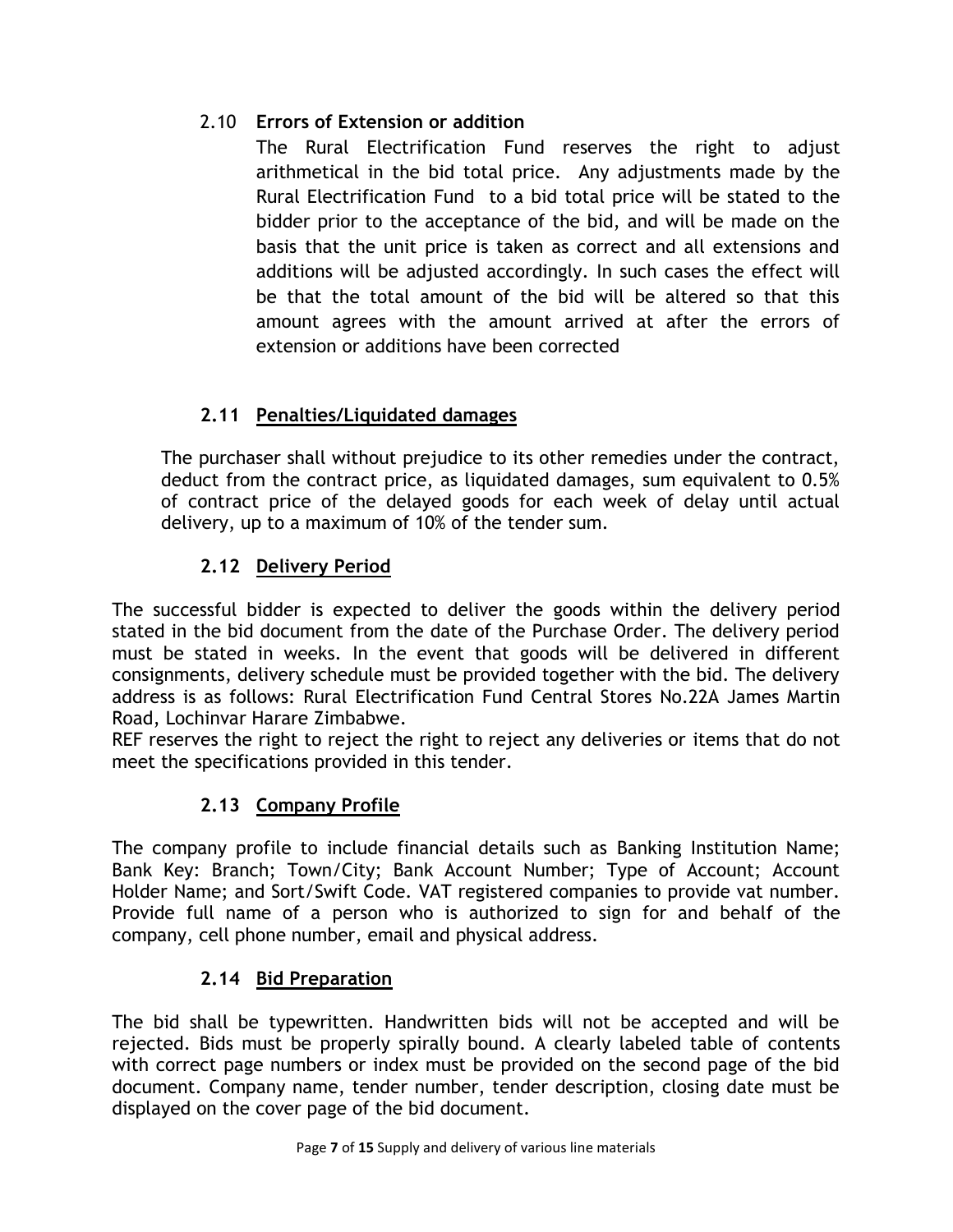### **2.15 Bid Bond Security**

Bidders must submit a refundable Bid Security of ZW\$300,000.00, valid for 60 Days, together with their bid in line with Statutory Instrument(S.I)05 of 2018. The Bid Security shall be payable using the below Options:

Option 1.....................................A certified Bank Cheque Option 2.....................................A Bank Guarantee Option 3.....................................A Cash Deposit to the PRAZ

**If Option 3 is chosen bidders must also submit proof of payment to Procurement Regulatory Authority of Zimbabwe (PRAZ) of non-refundable cash bid bond establishment fee equivalent to ZW\$28,000.00(Local bidders) and USD350.00 (Foreign Bidders) in line with Part V of the** Statutory Instrument(S.I) 299 of 2021.**Failure to comply with the above will lead to automatic disqualification.**

#### **2.16 Contract Administration Fee Payable by the Contractors**

Bidders are advised that the winning bidder may be required to pay contract administration fees to PRAZ in line with Statutory Instrument (S.I) 299 of 2021 PART VI. Bidders must ensure they study the fees structure on the S.I for their information.

#### **2.17 Companies owned by same person**

No bidder may submit more than one bid, either individually or as a joint venture partner in another bid, except as a subcontractor and a conflict of interest will be deemed to arise if bids are received from more than one bidder owned, directly or indirectly, by the same person.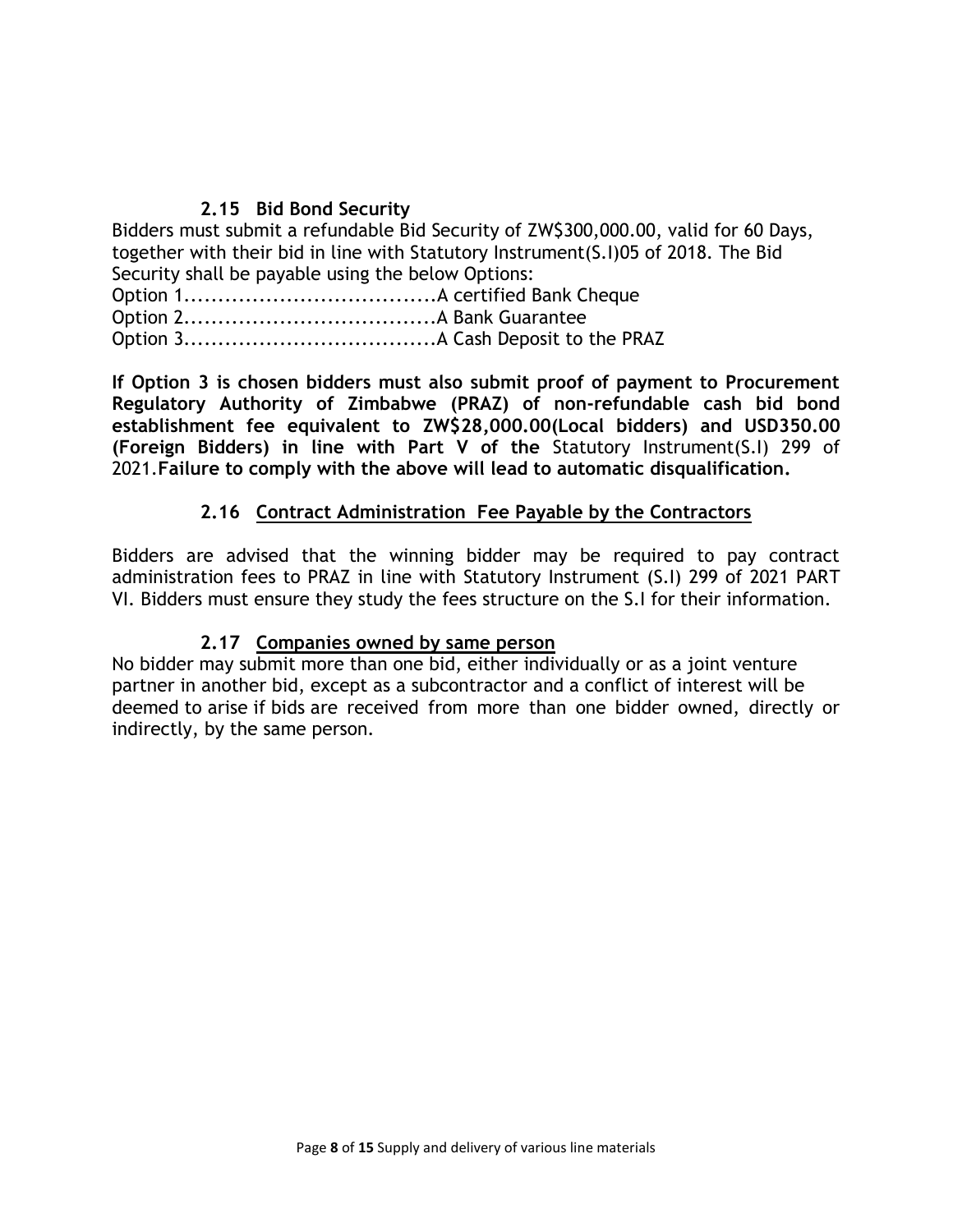# **3 EVALUATION CRITERIA**

The evaluation criteria of the tender shall include the below listed requirements. Bidders who fail to comply with any of the clauses below shall be disqualified from the tender(subject to provisions of the PPDPA) as their bid will not be compliant.

- 3.1 Compliance to technical specifications-Bidders must comply with the technical specifications requirements/instructions provided.
- 3.2 Bidders must attach the following company documents without fail:
	- A Certificate of Incorporation in terms of the Companies Act (Chapter 24.03).
	- or equivalent registration document in country of residence.
	- CR14- indicating names and addresses of the directors and their shareholding Structure.
	- CR 6 Form -principal place of business
	- Proof of registration with Zimbabwe Revenue Authority (ZIMRA) in the form of a valid current tax clearance certificate ITF 263 and VAT registered companies in addition to submit VAT Certificate.
- 3.3 Pricing format-Bidders shall use the following pricing format without fail. Failure to use the correct pricing format may lead to rejection of the bid

| <b>LOT</b><br><b>No</b> | <b>ITEM DESCRIPTION</b> | QTY        | <b>Unit price</b><br>USD\$ VAT<br><b>Exclusive</b> | <b>VAT</b><br>ZW\$ | <b>Total price</b><br><b>USD VAT</b><br>Incl | <b>Total price</b><br>ZW\$ VAT<br>Incl |
|-------------------------|-------------------------|------------|----------------------------------------------------|--------------------|----------------------------------------------|----------------------------------------|
|                         | Xxxxxxxxxxxxxxxxxxxxx   | <b>XXX</b> |                                                    |                    |                                              |                                        |
| 2                       | Xxxxxxxxxxxxxxxxxxxxxx  | <b>XXX</b> |                                                    |                    |                                              |                                        |
| 3                       | Xxxxxxxxxxxxxxxxxxxxx   | <b>XXX</b> |                                                    |                    |                                              |                                        |
|                         |                         |            |                                                    |                    |                                              |                                        |
|                         |                         |            |                                                    |                    |                                              |                                        |

#### **IMPORTANT PRICING NOTES**

- Dual pricing in terms of Statutory Instrument (S.I) 185 of 2020-Bidders must quote their bid prices both in USD and the RTGS currency using the prevailing exchange rate.
- Payment shall be strictly in local currency at the prevailing exchange rate using the RBZ exchange rate(mid-rate). See http://www.rbz.co.zw/.
- The prevailing RBZ exchange rate(mid-rate) on the date of tender closing shall shall be used as the base rate where necessary.
- The bid price should clearly and separately show the unit price and the total price.
- The USD prices shall be used for purposes of tender evaluation and tender award.
- Bidders MUST state clearly whether they charge VAT or not.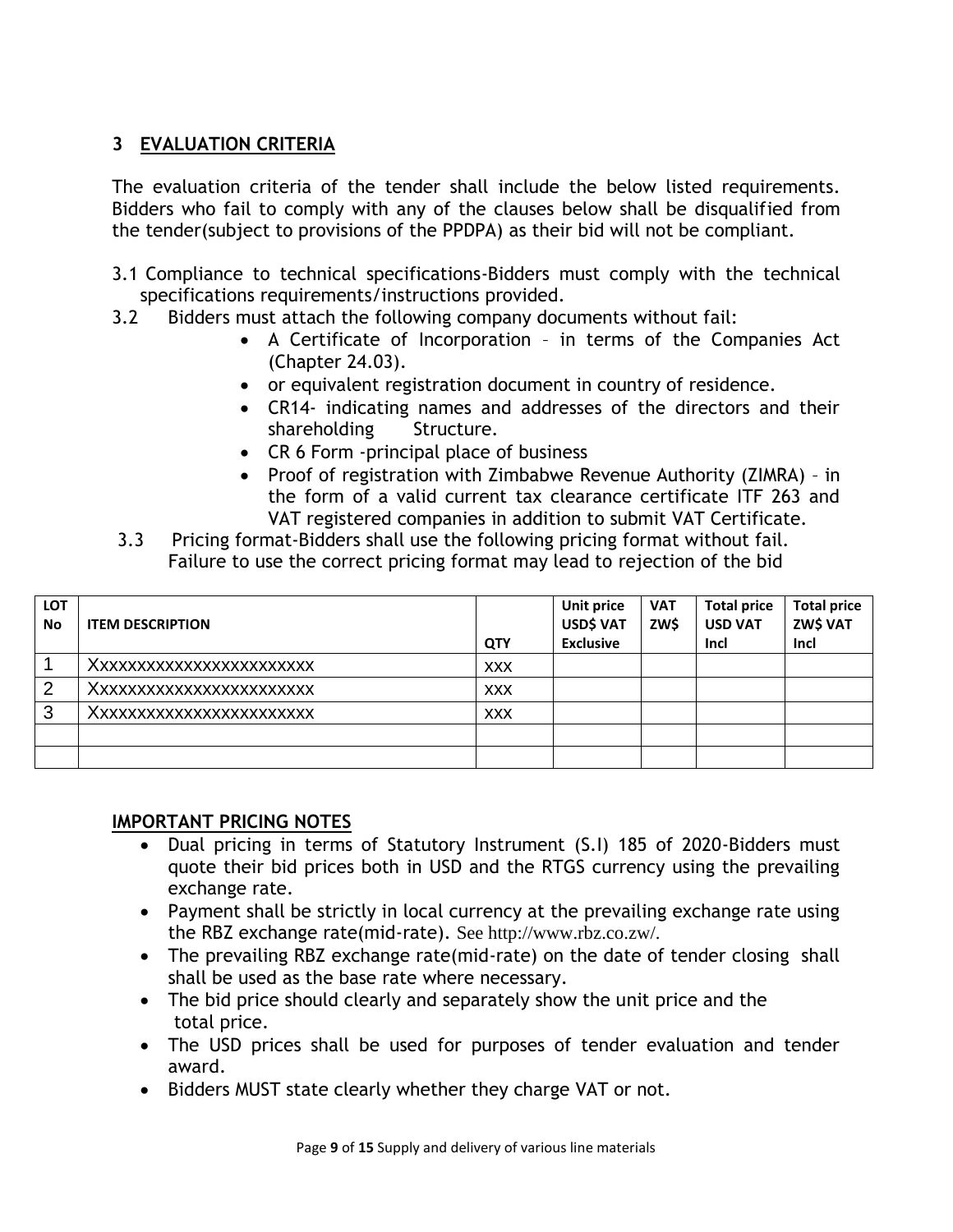- 3.4 Bidders must state whether the goods shall be imported or are locally manufactured without fail.
- 3.5 Bidders must state the required payment terms. REF favors payment after delivery, however where bidders require pre-delivery payment they must state ability to secure a bank guarantee from a registered commercial bank acceptable to REF equal to the amount to be advanced. The bank guarantee must be provided within two weeks of contract signing.
- 3.6 REF shall pay the winning bidder through local banks transfer. Bidders must provide their local bank account details without fail.
- 3.7 Delivery term shall be DDP (2000)-that means the bid price must be inclusive of import duties and taxes and transit insurance(risk) until delivery at the stated point of delivery-Importing bidders MUST state that the delivery term shall be DDP(2000).
- 3.8 Bidders must be registered with the Procurement Regulatory Authority of Zimbabwe(PRAZ)- Bidders must attach proof of registration with PRAZ on the list for supply of electricals/hardware.
- 3.9 Letter of agency-Importers must attach a letter of agency from the Manufacturer without fail.
- 3.10 Valid ISO/SAZ certificate of the manufacturer of the quoted lot must be attached with the bid documents -Bidders must attach proof without fail.
- 3.11 Bidders who do not hold the items ex-stock must clearly state in their bids that they have checked that the goods tendered "fall" or "do not fall" under the Consignment Based Conformity Assessment (CBCA) programme as required by the Government of Zimbabwe. If the goods tendered "fall" under the CBCA programme, bidders must further state that all costs associated with this requirement will be to the supplier's account. Bidders who hold the items ex stock do not need to comply with this criteria
- 3.12 Delivery period. REF requires the winning bidder **(bidders without ex-stock**) to supply the full order within a period of six (6) weeks from the date of contract signing/order. However where the tender is awarded to bidders who hold the items ex-stock,such winning bidders must deliver within five(5) days from the date of purchase order issuance/contract signing. Bidders must state their capacity to deliver within a period of four(4) weeks or five(5) days whichever is applicable.
- 3.13 Reference letters-Bidders must attach at least two reference letters from companies where the bidder has supplied line construction materials in the past three years.
- 3.14 Bidders must state a warranty period of 12 months for the supplied items.
- 3.15 Bidders are allowed to bid for part quantity or the full quantity.
- 3.16 Bid bond compliance-Bidders must attach proof of bid bod compliance as per clause 2.15 of the RFP without fail.
- 3.17 Bid validity of a minimum of 60 days is required and must be clearly stated.
- 3.18 Tenders must be submitted in three (3) copies and the ORIGINAL" copy must be clearly marked.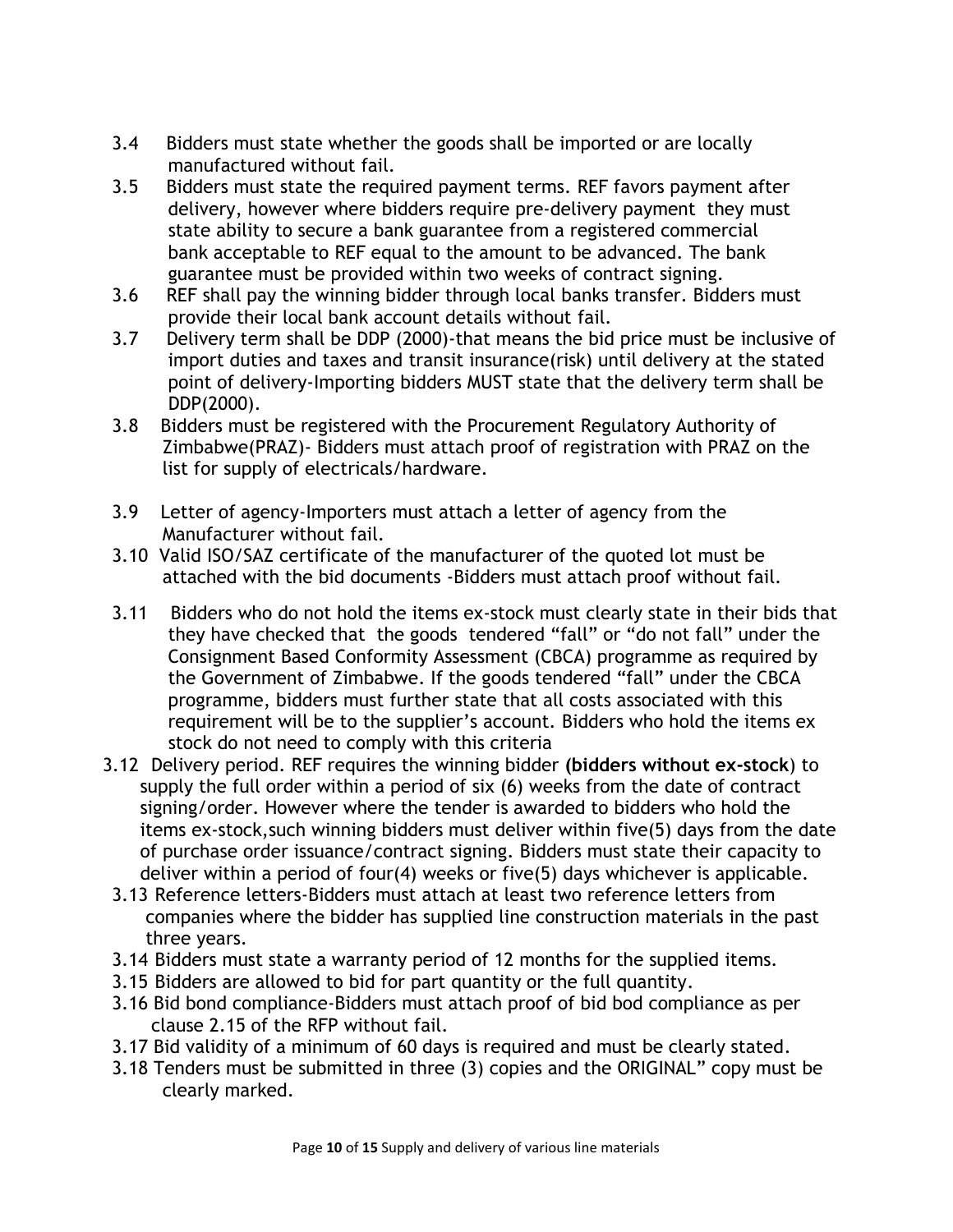- 3.19 The Bidders must submit the bid with a duly filled in and signed Declaration on Non-Engagement in Corrupt or Fraudulent Practices Form Annexure 2.
- 3.20 The bidder must submit with the bid a duly filled in and signed attached Form of Tender Annexure 3.

#### **4.0 FINANCIAL INFORMATION**

All prices must be inclusive of delivery costs and any other duties and taxes payable by the supplier. The delivery address is Rural Electrification Fund (REF) Central Stores No.22A James Martin Road Lochinvar Harare, Zimbabwe. REF does not assist suppliers in the sourcing of foreign currency. All VAT registered supplier must show VAT separately in their bid.

#### **5.0 TENDER AWARD CRITERIA**

REF intends to award the tender to the lowest priced bidder to specification who hold the tendered items **ex-stock.** Where a winning bidder holds less-than the tender quantity ex-stock , REF may award the tender to more than one bidders who hold the items ex-stock until the tender quantity is fulfilled.

Bidders who hold the items ex-stock must state that they hold the goods ex stock without fail and the quantity held in stock.

REF reserves the right to visit bidders and inspect the items stated as EX-STOCK and findings by the visiting team shall be used for evaluation of this tender. **NB: BIDDERS WHO FALSELY CLAIM TO HOLD STOCK SHALL BE DISQUALIFIED FROM THE TENDER PROCESS.** Bidders are allowed to quote for the full or part tender quantity.

However REF may award the tender the tender to bidders who do not hold stock under the following conditions:

- Where non of the bidders hold the goods ex stock.
- Where the bidders who hold the goods in stock have quoted unreasonably high prices.
- When the bidders who hold stock are non-compliant to the tender requirements.

#### **6.0 CONTACTING THE PURCHASER**

Any effort by the bidder to influence REF in the tender evaluation, tender comparison, and contract award or order placement decisions will result in the rejection of the bidder's bid.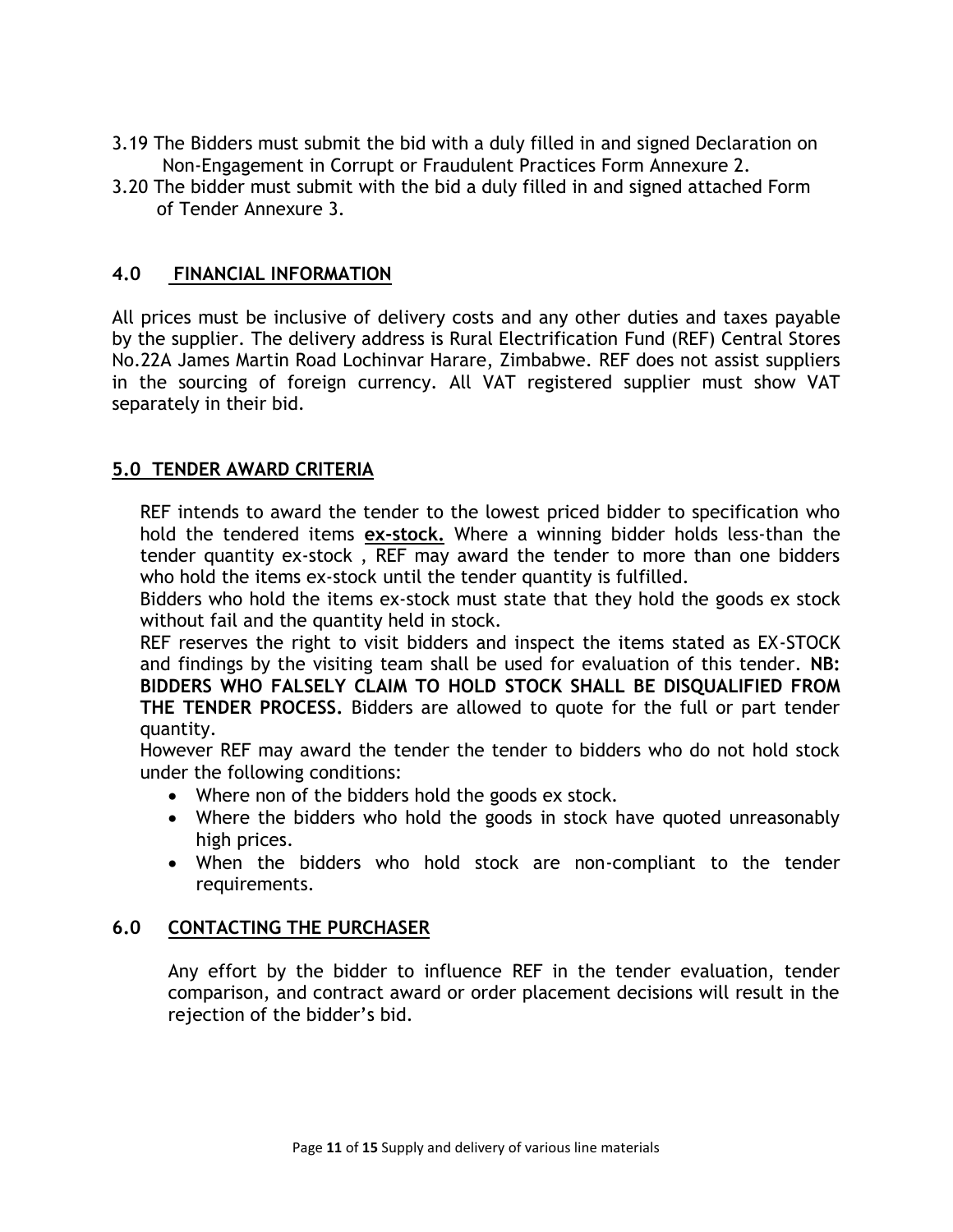# **7.0 CONFIDENTIALITY**

After the public opening of tenders, information relating to the examination, clarification, evaluation and comparison of tenders and recommendations concerning the award of the contract shall not be disclosed to bidders or other persons not officially concerned with such process until the award of contract is announced.**No bidder shall contact the Purchaser on any matter relating to this** tender, from the time of the tender opening to the time the tender is awarded. Any bidder in possession of confidential tender information will be obliged to reveal the source of information and/or face disqualification of his/her tender.

#### **8.0 CORRUPT OR FRAUDULENT PRACTICES**

 Rural Electrification Fund requires that Tenderers observe the highest standard of ethics during the procurement process and execution of contracts. A tenderer shall sign and submit together with the bid the attached form (Annexure 2), that states that she/he has not or will not be involved in corrupt or fraudulent practices.

 Rural Electrification Fund will reject a proposal for award if it determines that the tenderer has engaged in corrupt of fraudulent practices in competing for the contract. A Tenderer who is found to have indulged in corrupt or fraudulent practices will be automatically disqualified**.**

#### **9.0 SUBMISSION OF BIDS**

- 9.1 The tender must be enclosed in sealed envelopes, endorsed on the outside with the advertised tender number, the closing date and description of tender and must be send by courier in time to be deposited or deposited in the Tender Box situated at, **Rural Electrification Fund, Room 713 7 th Floor Megawatt House, 44 Samora Machel Avenue, Harare,** before 10.00 hours on the closing date notified.
- 9.2 Tenders which are properly addressed to the Procurement Administrator in envelopes with the advertised tender number, the closing date and tender description endorsed on the outside are not opened until 1000 hours on the closing date.
- 9.3 **Note:** Tenders which are not received by 1000 hours on the closing date whether by hand or by courier will be treated as late tenders and will be rejected.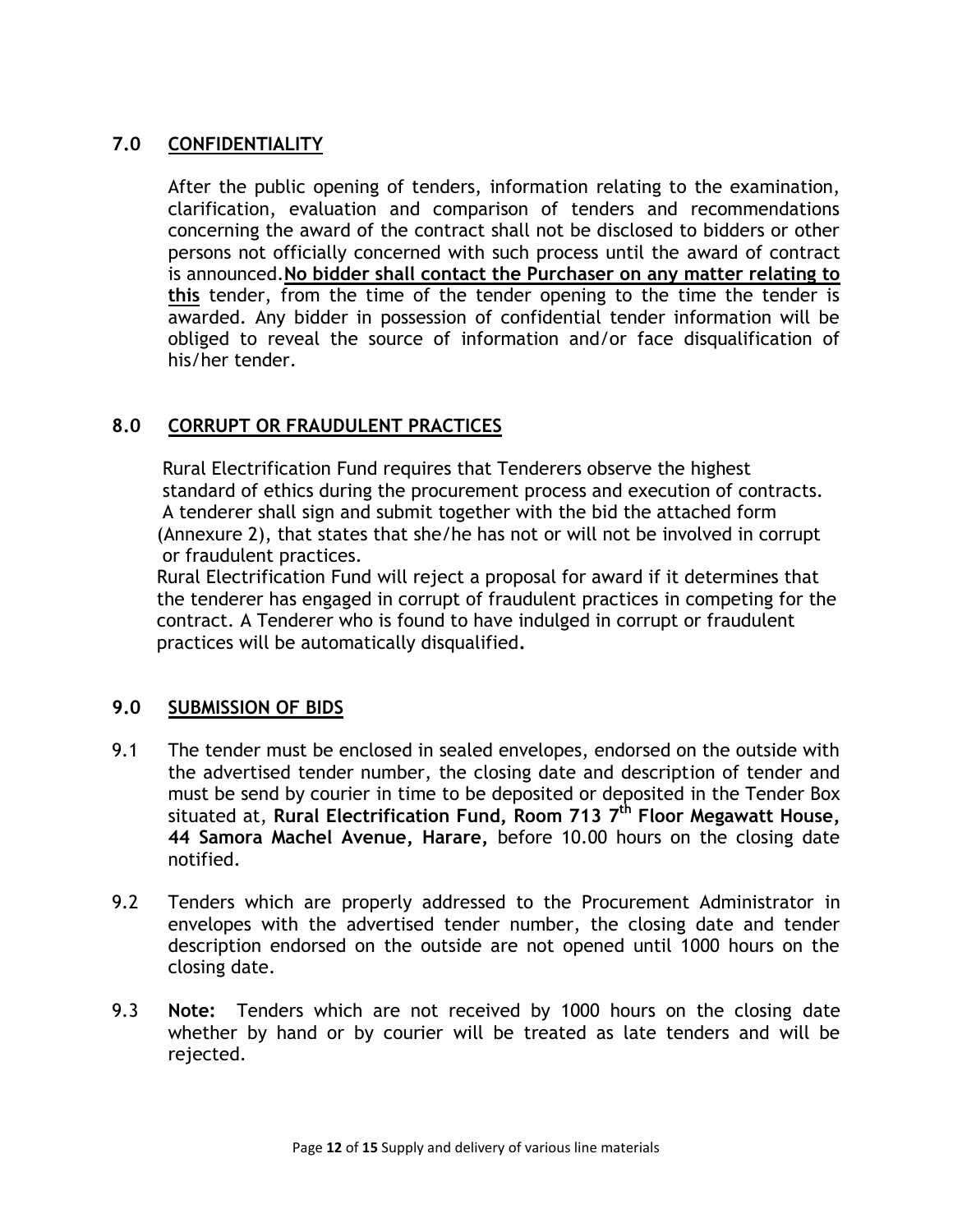- 9.4 Tele-fax and e-mail bids are not accepted i.e. electronic bidding is not accepted.
- 9.5 Any tender submitted that does not fully comply with the above terms and conditions will be rejected without further consideration as will tenders received after the published closing date.
- 9.6 Bidders are required to adhere to the instructions regarding preparation and submission of tenders as those who do not comply will be disqualified.
- 9.7 Tenderers are free to attend and witness the public tender opening at the above captioned address. The opening ceremony shall be done on the tender closing date soon after the closing time.

#### 10.0 **RIGHT FOR ACCEPTANCE OR REJECTION OF ANY OR ALL BIDS**

*The Fund reserves the right to accept the whole or part of the tender. The Fund reserves the right to accept or reject any bid and to annul tendering process and reject all bids at any time prior to award of contract/order, without incurring any liability to the affected Tenderer(s) or obligations to inform the affected Tenderer(s).*

#### *11)* **TECHNICAL SPECIFICATIONS**

Bidders must study the instructions provided in the table below. The instructions pertain to each lot. Bidders must comply with the instructions per Lot without fail.

# **TABLE OF REQUIREMENTS**

| <b>LOT</b>                  | <b>DESCRIPTION</b>              | <b>INSTRUCTION TO BIDDERS PER LOT.BIDDERS MUST</b>             |
|-----------------------------|---------------------------------|----------------------------------------------------------------|
| <b>NO</b>                   |                                 | STRICTLY COMPLY WITH THE INSTRUCTIONS PROVIDED                 |
|                             |                                 | BELOW PER LOT. BIDS THAT ARE NON COMPLIANT TO                  |
|                             |                                 | THESE INSTRUCTIONS WILL BE REJECTED.                           |
|                             | XARM, ANGLE TERMN/STRAIN 11KV   | Diagram attached for bidder' information                       |
|                             | WOOD H POL HOT DIP GALVANISED   |                                                                |
| $\mathcal{D}_{\mathcal{L}}$ | XARM, ANGLE TERMN/STRAIN BOXED  | Diagram attached for bidder' information                       |
|                             | WOOD H HOT DIP GALVANISED       |                                                                |
| 3                           | XARM, STRAIN BOXED 5P 4'6" WOOD | Diagram attached for bidder' information                       |
|                             | DWG D6 HOT DIP GALVANISED       |                                                                |
| $\overline{\mathcal{A}}$    | XARM, TREATED GUM 5'6           | See attached technical specifications. Bidders to complete the |
|                             |                                 | technical guarantee schedules without fail.                    |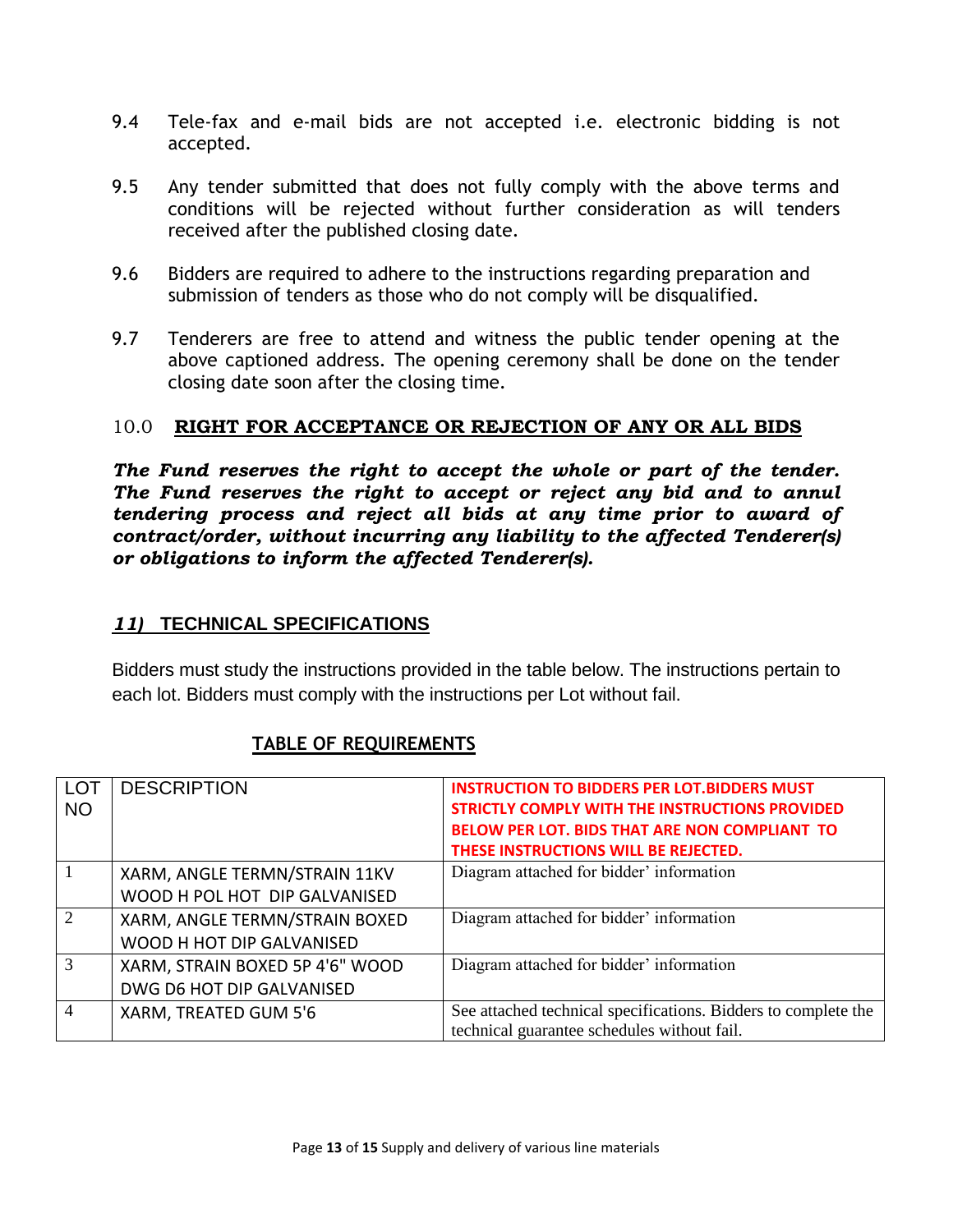#### **Annexure 1**

#### **DECLARATION ON NON-ENGAGEMENT IN CORRUPT OR FRAUDULENT PRACTICES FORM**

The Chief Executive Rural Electrification Fund 6<sup>th</sup> Floor Megawatt House 44 Samora Machel Ave P. Bag A250,Avondale Harare Zimbabwe

#### **TENDER NUMBER: \_\_\_\_\_\_\_\_\_\_\_\_\_\_\_\_\_\_\_\_\_\_\_\_\_\_\_\_\_\_\_\_\_\_\_\_\_\_\_\_\_\_\_\_\_\_\_\_\_\_\_\_ TENDER DESCRIPTION: \_\_\_\_\_\_\_\_\_\_\_\_\_\_\_\_\_\_\_\_\_\_\_\_\_\_\_\_\_\_\_\_\_\_\_\_\_\_\_\_\_\_\_\_\_\_\_\_**

the undersigned (*Director of Company*) on behalf of \_\_\_\_\_\_\_\_\_\_\_\_\_\_\_\_\_\_\_\_\_\_\_\_\_\_\_\_\_\_\_\_\_\_\_\_ (*Name of Organisation*), do hereby declare that our organization has not been engaged in any corrupt or unethical practices during the subsistence of our organisation.

| Name in Full |  |
|--------------|--|
| I. D. Number |  |
| Signature    |  |
| Date         |  |